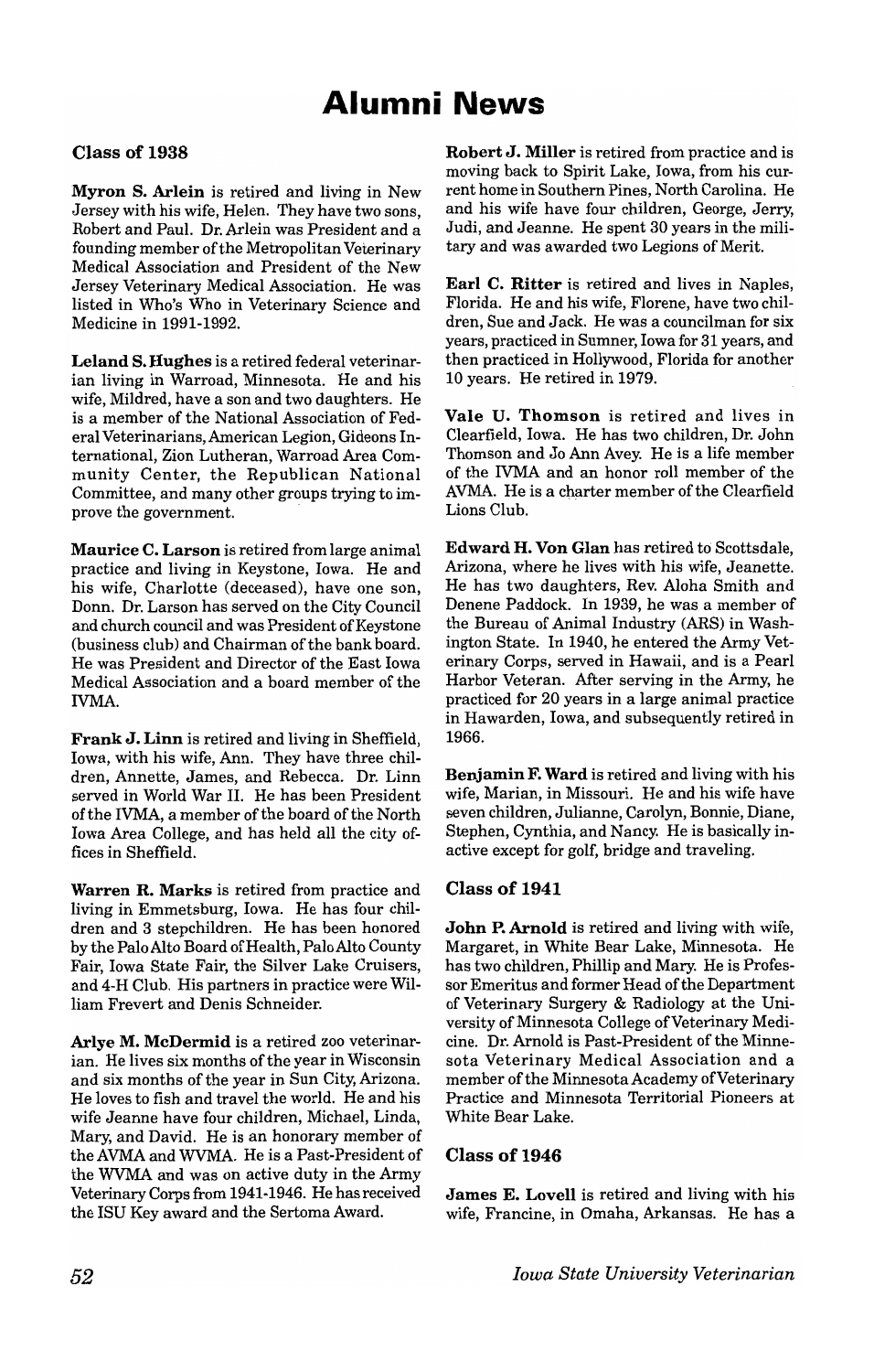son, John, and a daughter, Rebecca. He worked in private practice before entering the Air Force Veterinary Corps in 1951. After serving, he was an instructor of anatomy at ISU and became Assistant Professor of obstetrics and radiology at ISU. In 1960, he was a research fellow with the National Science Foundation in Oslo, Norway. From 1961-1967, he was an Associate Professor atVMRI. From 1967-1975, he was Professor and Head of the Department of Anatomy at the University of Illinois. From 1975 to the present, he has been running a cow-calf operation in Arkansas and has traveled extensively doing missionary work in over 66 nations.

## Class of 1956

Horacio Alberto Cursack is currently living and working in Esperanza, Argentina, the largest dairy belt of South America. He and his wife, Ana Maria, have four children, David, Silvia, Marcelo, and Mariana. Dr. Cursack received an MS at Nottingham University in England and a PhD at the University of Buenos Aires. He taught for 35 years at the University, where he was Professor of Clinics in Large Animals and served as Dean. At present, he is a member of the National Academy of Agricultural and Veterinary Sciences.

#### Class of 1958

Ted D. Bek is retired and lives in Fairfield Bay, Arizona, with his wife, Sunni. They have four sons and seven grandchildren. He practiced veterinary medicine in a large animal clinic in Monticello, Iowa for 10 years and then built houses and did remodeling for several years. He worked as a federal veterinarian for the USDA in Meat & Poultry Inspection for 26 years until retirement in 1996.

John D. Berthelsen is retired from industrial veterinary work and lives in Kellogg, Iowa, with his wife, Marilyn. He has two daughters, Julie and Karen, and three sons, Mark, Joel, and Phil. He was active in the AVMA, IVMA, AASP (Past-President), American Association of Industrial Veterinarians, Jaycees (Past-President), Lions International (Past-President), Grange Executive Committee, and St. Paul's ELCA Council (President).

Robert R. Billiar is the owner of the South Sioux Animal Hospital P.C., located in South Sioux City, Nebraska. He and his wife, Shirley, have four children, Jeffery, Timothy, Sue, and Samuel. He summarizes his activities as "my life has been devoted to the world's greatest profession and will continue to be." Kelli Thoma, ISU '98 will be Dr. Billiar's associate after graduating in May.

Lawrence Birchmier is active in regulatory veterinary medicine in Mitchellville, Iowa. He and his wife, Ginie, have five children, Loren, Joel, Debra, Aric, and Sean. Dr. Birchmier was in large animal practice in Colfax from 1958-1989. His partner at that time was Keith Cogley, ISU '60.

John D. Clark is owner of the Orangewood Animal Hospital, an AAHA Member Hospital, in Phoenix, Arizona. He is Chairman of the Board of Phoenix Emergency Animal Clinics, which consists of four clinics owned by 130 veterinarians. He and his wife, Nancy, have three children, Lauren, Lisa, and David. Dr. Clark states that he has had a great ride and does not plan to retire.

Earl DeZeeuw is a retired general practitioner living in Orion, Illinois. He and his wife, Lila, have three children, Delilah, Tim, and Tod. He is a life member of the AVMA and member of the Illinois VMA and AASP.

Paul E. Ehrig is retired and lives in Grundy Center with his wife, Janice. He has three children, Debra, Barry, and Melinda, and four grandchildren.

Lowell R. Fahrni is retired and lives in Glen Ullin, North Dakota, with his wife Corrin. They have two children, Bradley and Kristin. He is a member of the Board of Directors for the Marion Manor Nursing Home, Glen Ullin Public School Board, Lions Club (35 years), and NDVMA Board of Directors. Dr. Fahrni is also a Scoutmaster.

Larry L. Herbold is a supervisory veterinarian for the Iowa Meat & Poultry Inspection Bureau with the Iowa Department of Agriculture & Land Stewardship. He lives in Ames, Iowa, with his wife Jane. He has a son, Mark, and daughter, Laura. He practiced in Montgomery County, Iowa, for 31 years. Dr. Herbold is Past-President of the Southwest Iowa VMA, a member of the IVMA & AVMA, and is active in various community activities, including serving as Mayor of Stanton for 6 years, 4-H Club Leader, and Fair Board Member.

Roger M. Hogle is retired and lives in Ames, Iowa,during the summer and in Mesa, Arizona, during the winter. He received an MS from Iowa State in 1967. He and his wife, Sharon, have three children, Dale, Jane, and Jeff. He was a faculty member at the ISU College of Veterinary Medicine for 28 years.

Gifford S. Jacobsen works for the USDA/ APHIS in Madison, Wisconsin, where he lives with his wife, Donna. They have two children,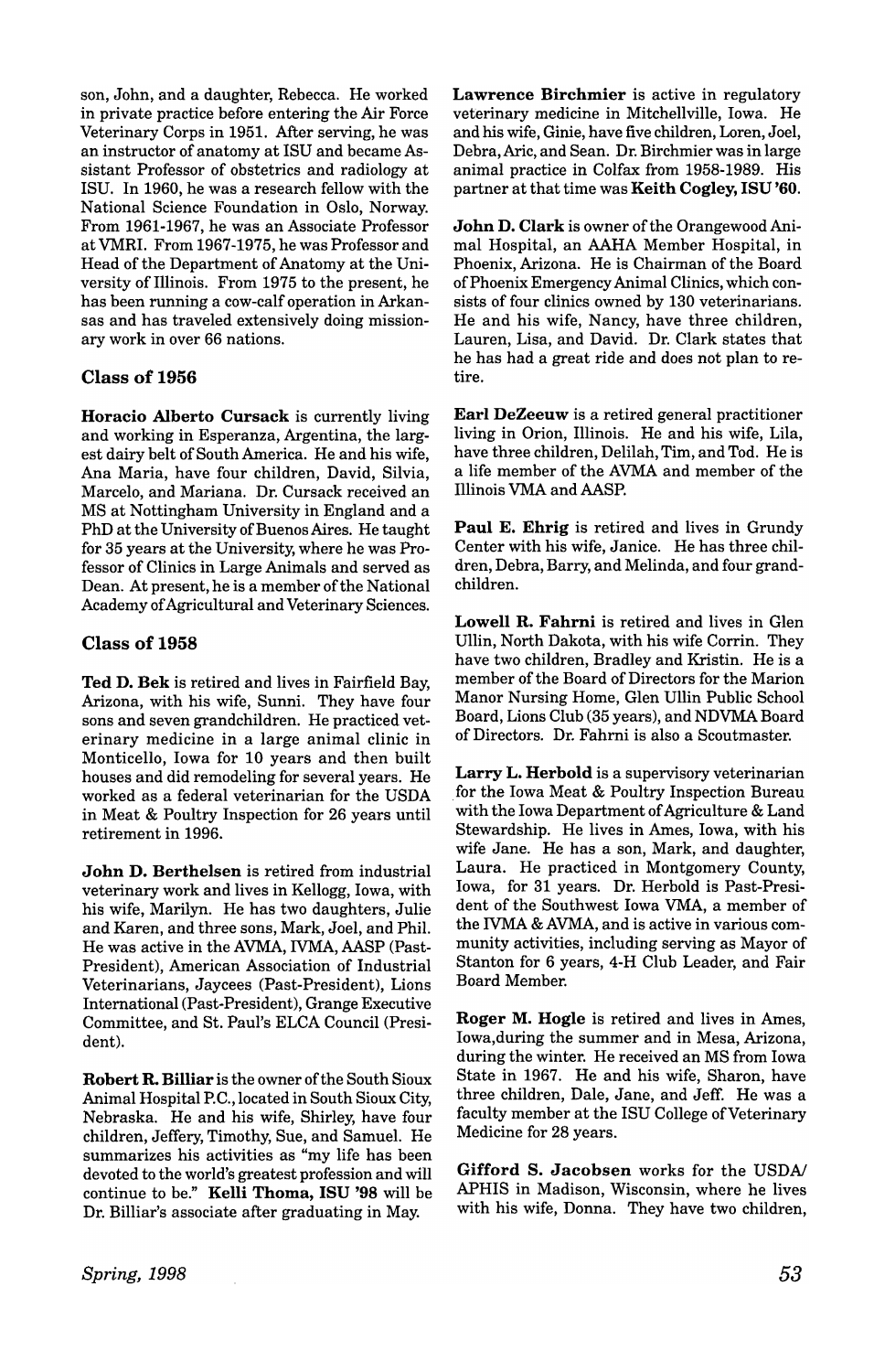Sherman and Stacy. Dr. Gifford was a member of the US Air Force Veterinary Corps for four years (1958-1962). Since 1963, he has been employed as a Veterinary Medical Officer by APHIS-Veterinary Services. He has served as the Veterinarian in Charge in South and North Dakota, New Mexico, and Louisiana. Since 1986, he has served as the Area Veterinarian in Charge in Wisconsin.

Howard O. Koch is retired after 37 years in a mixed practice in Oswego, Illinois. He now raises and shows quarter horses full-time. He and his wife, Helen, have a daughter, Lea Ann, and a son, Brian. He has been a 4-H Leader for 10 years, is Past-President of the County 4-H Leaders, was Director of the Oswego Community Bank, and is Past-President of the Illinois Quarter Horse Association. He is Director of the American Quarter Horse Association. Dr. Koch owns and shows the World Champion and All-Time High Point Halter Horse of the quarter horse breed, Sr Magic Man.

Donald J. Lantow is retired from practice and living in Corpus Christi, Texas. He and his wife, Harriett, have three children, Brian, David, and Kelly. He is a member of the Eastern Iowa VMA, IVMA, and AVMA. He is Past-President of the Midwest Small Animal Association and the Quad Cities VMA. His associates while still in practice were R.W. Laimans ISU '70, Mike Thomsen ISU '90, Ann Taylor ISU '93, and Heidi Houghton ISU '96.

Herbert A. Lederer is retired and living in Riverside, Illinois, with his wife, Dolores.

Oliver C. Lock is retired and lives in Sioux City, Iowa, with his wife Dora. He has one daugther, Janice. He is a life member of the IVMA.

Dale W. Longtin is practicing in a mixed animal clinic in Muscatine, Iowa. He and his wife, Midge, have three sons, John, Joel, and Jeff, five grandsons, and two granddaughters. He is Past-President of the IVMA, received the 1997 ISU Stange Award, and is President-Elect of the Midwest Small Animal Association. His associate is Donald Fick, ISU '64.

Gilbert K. Okey is the retired owner of a small animal practice and lives in Tucson, Arizona, with his wife, Audrey. They have one son, Jeff. Dr. Okey is a member of the AVMA, Illinois VMA, IVMAA, and is Past-Chairman of the Board of Emergency Veterinary Service in Lysle, Illinois. He is active in the Evangelical Covenant Church as a member and Sunday school teacher.

Kenneth Rayner is retired and living in New London, Iowa, with his wife, Marianne. They have

three children, Renee, Robyn, and Ross. Before retiring, Dr. Rayner was a general practitioner in New London. From 1958-1978, his partner was Dale Brinkmyer, ISU '51.

Bruce D. Rosenquist retired from practice in 1992 and currently lives in Isabella, Missouri, with his wife, Annette. They have a daughter, Jill, and son, Eric. He worked as a commissioned officer for the U.S. Public Health Service, in a small animal practice in Skokie, Illinois, and became a full professor at the University of Missouri CVM after receiving an MS and PhD at the University of Missouri. He is a diplomate of the ACVM. He is a member or past-member of AVMA, MVMA, CRWAD, American Society of Virology, and International Society for Antiviral Research.

Gerald K. Sandbulte is retired and living in Napa, California, with his wife, Mary. He worked in a small animal practice in Burlingame, California, for 29 years prior to retirement. He was elected to the Iowa State High School Basketball Hall of Fame in 1996.

Wayne C. Sander is active in a mixed practice in New Hampton, Iowa. He and his wife, Jean, have three children, Keely, Karl, and Kevin. He has practiced in New Hampton since 1959 and is a member of IVMA and AVMA.

Eugene H. Scallon is retired and lives in West Covina, California with his wife, Eileen. They have four children, Michael, James, Mary, and Anne.

Russell Schelkopf is retired and living in Kingston, Illinois, with his wife, Bernice. They have three children, Michael, Charles, and Steven. He received an MS from the University of Nebraska and a PhD from Iowa State. He is a member of the Rotary Club, AVMA, AASP, and ILVMA.

Donald P. Shannon is active in general practice in Houghton, Iowa, where he lives with his wife, Jo Ann. They have four children, Sherry, Steve, Cindy, and Sue. Dr. Shannon has been practicing large and small animal veterinary medicine for forty years. He has served as President of the Southeast Iowa Veterinary Medical Association for the last 21 years. In 1996, he received the IVMA's President's Award. This year he was honored as the Lee County, Iowa, Cattleman of the Year. His associates in practice are Mark Muchna, III '83, and Bill Jordan, ISU '89.

Phil Slavens is retired and lives in South Sioux City, Nebraska, with his wife, Marian. They have three daughters, Kristi, Karen, and Elizabeth, and two sons, John and Paul. He is a church el